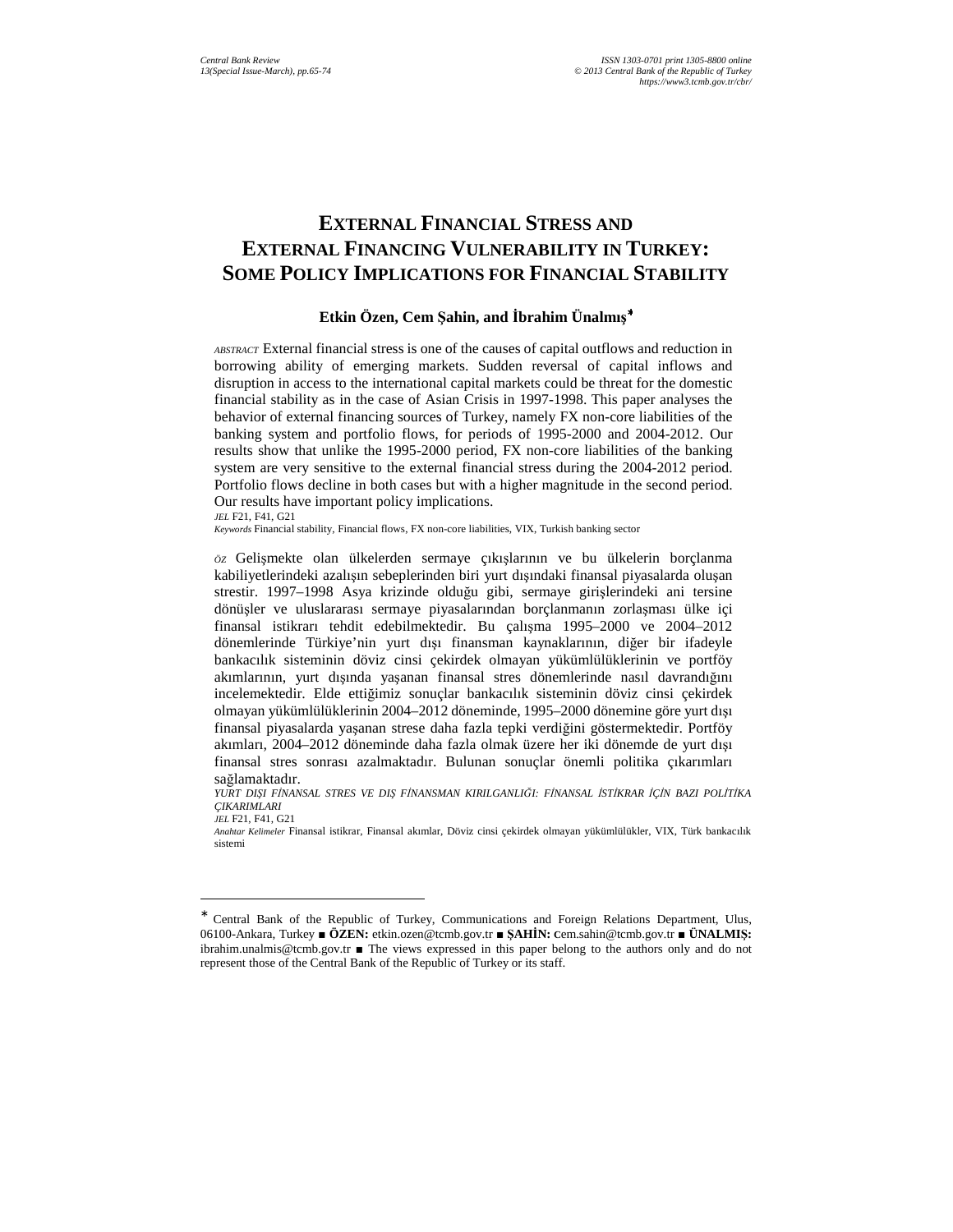# **1. Introduction**

The recent economic crisis has once again proved that external shocks are one of the main sources of financial and macroeconomic fluctuations in small open economies. As stated by Schmukler (2004), while these economies' growing integration with the world economy makes them more prosperous, it also makes them more vulnerable to external shocks. Since these economies are integrated with the world economy through financial and trade channels, an external shock can transmit to these countries through either or both of these channels. Eichengreen and Rose (1999), Glick and Rose (1999), Forbes (2001) investigate the role of the trade channel in the transmission of external shocks. The early literature on the transmission of external shocks through financial channel includes Caramazza et al. (2000), Kaminsky and Reinhart (2003), Rigobon (2000 and 2001). Canova (2005) shows that the financial channel is important for the transmission of US shocks to Latin American countries.

As indicated by the IMF (2007), tighter external financing conditions play an important role in financial crisis and output volatility in 1990's (i.e. Latin American Crises and Asian Crisis). Balakrishnan et al. (2009) also show that pre 2008 financial stresses in advanced economies caused large and persistent capital outflows from the emerging economies. The transmission of these adverse external shocks is mainly through the reversal of portfolio inflows and/or a failure of the rollover of foreign loans both by the banking and by the real sectors. For example, as Kaminsky et al. (2001) show, external shocks, like the failure of Long Term Capital Management (LTCM) in 1998, may cause significant capital outflows from emerging markets.<sup>1</sup> However, significant capital outflows do not necessarily lead to a financial crisis. Park and Song (2001) argue that 1997 Financial Crisis in Korea was not sparked by the portfolio outflows but the failure of the banking system to roll over its foreign debt. Evidently, sudden confidence deterioration leads to capital outflows and deleveraging. These developments obviously put the domestic currency under pressure. A depreciation of domestic currency inflates the foreign currency liabilities of domestic agents, which eventually increases the possibility of bankruptcies in the real sector. An increase in non-performing loans in the domestic market together with difficulties in rolling over its foreign liabilities puts the balance sheet of the banking system under extreme pressure and eventually leads to bank failures. Therefore, Hahm et al. (2012)

 1 For the effects of the failure of LTCM on Brazil, see Baig and Goldfajn (2001).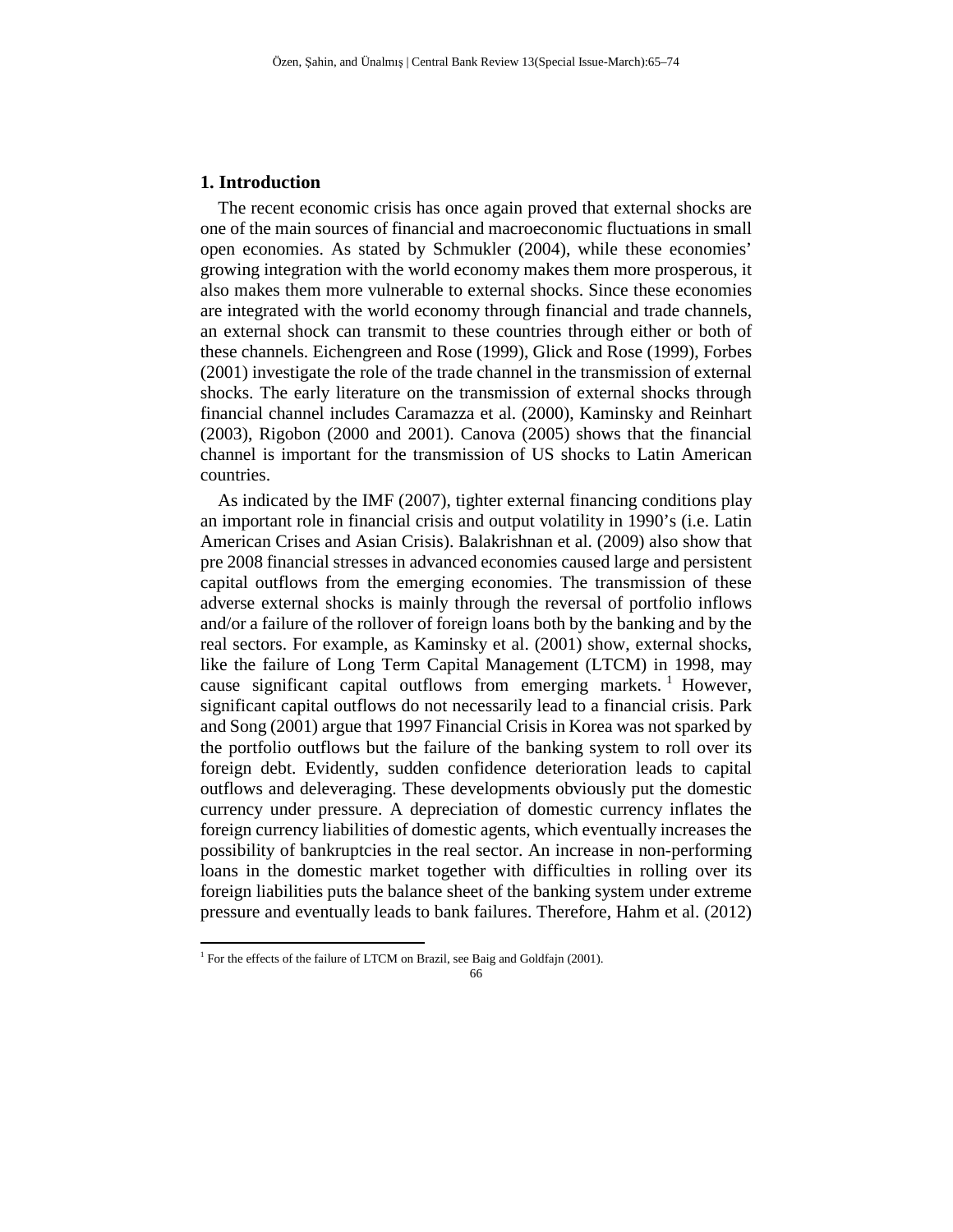suggest that foreign borrowing of banks<sup>2</sup> (henceforth FX non-core liabilities of banks) should be closely monitored by the authorities as it could lead to a sudden deterioration in the balance sheet of banks. In other words, accumulation of FX non-core liabilities is an important thread for domestic financial stability.

In this paper, we try to understand how external financing sources of Turkey behave during a financial stress abroad. This question is important because, as mentioned above, behavior of external financing sources is a crucial factor for maintaining domestic financial stability during turbulent times. We use FX non-core liabilities of the banking sector and net equity and bond portfolio inflows as external financing sources of Turkey because these variables are the main financing sources of the current account deficit<sup>3</sup> (Figure 1.a). Figure 1.b shows that FX non-core liabilities of the Turkish Banking system have been increasing over time. The share of FX non-core liabilities in total assets is very volatile and about 8 percent on average in the sample period. On the other hand, net portfolio inflows are increasing and more importantly, financing the important part of the current account deficit of the Turkish economy (Figure 1.b). This feature makes the behavior of portfolio inflows in the face of a foreign stress more important. Because sudden portfolio outflows not only put the balance sheet of the financial system at jeopardy but also could lead to a sharp fall in economic activity as in 1994, 2001 and 2008. As a proxy for external financial stress, we use the CBOE Volatility Index (VIX), which is perceived as a key measure of market expectations of near-term volatility conveyed by the S&P 500 stock index option prices.<sup>4</sup>

j

 $2<sup>2</sup>$  The core funding available to the banking sector is the deposits of domestic savers, which grow in line with the aggregate wealth of the nation. In a lending boom, when credit is growing very rapidly, the pool of retail deposits is not sufficient to fund the increase in bank credit. Other sources of funding, or named as non-core liabilities, are employed to fund rapidly increasing bank lending (Hahm, et.al. 2012). In this paper, we focus on the non-core liabilities of the banking system denominated in foreign currency.

<sup>&</sup>lt;sup>3</sup> We are aware of the fact that real sector credits are also important for financing current account deficit, however, due to lack of data for the first sub-period, we could not include the real sectors' borrowings from abroad.

<sup>4</sup> There are other proxy candidates for external financial stress, such as CDS, EMBI or LIBOR-OIS. Due to data availability, however, we use VIX.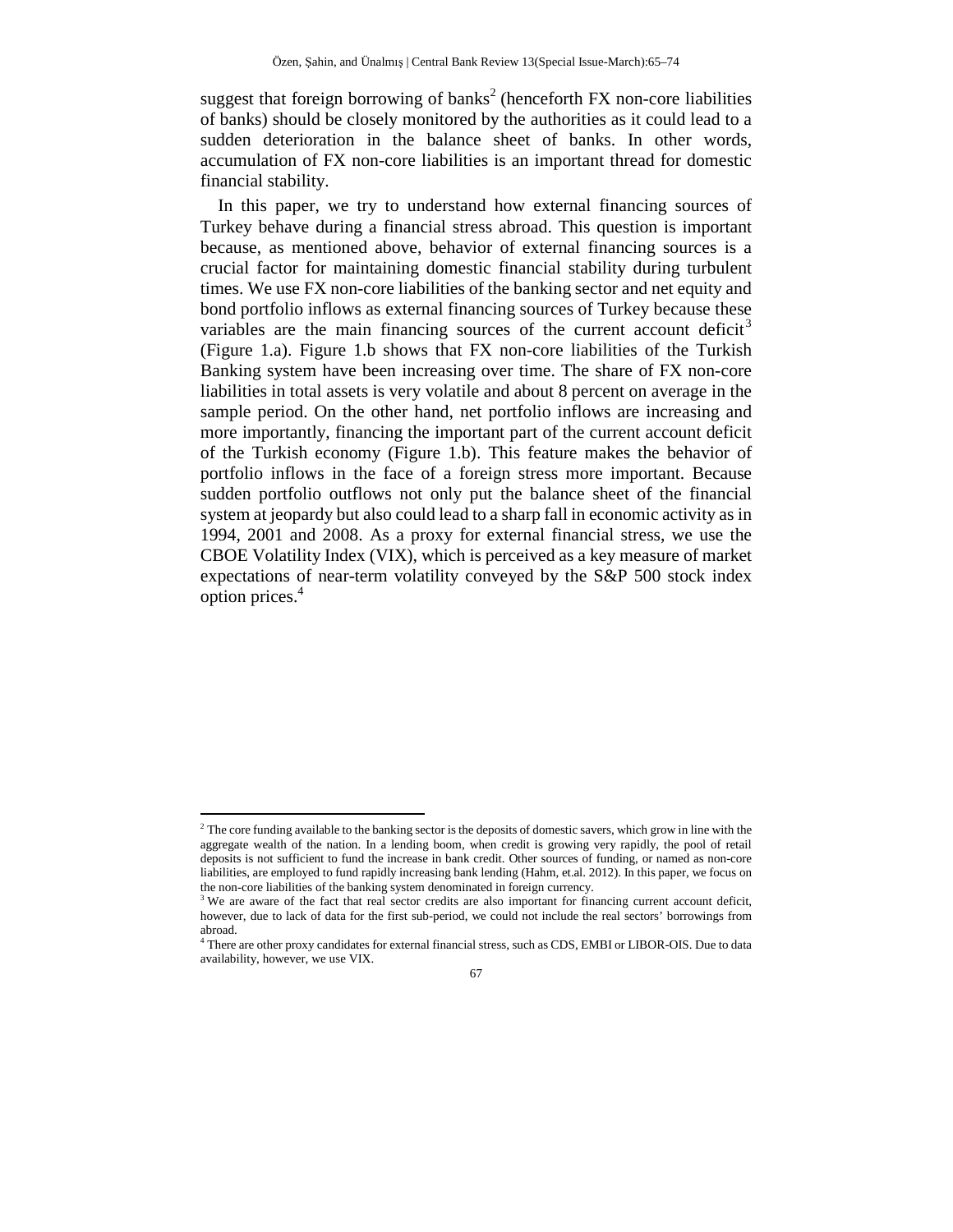





In our analysis, we estimate a Vector Auto Regression (VAR) model for two different periods. The first period, from 1995 to 2000, includes Asian financial crisis in 1997 and Russian default in 1998. The second period covers years from 2004 to 2012 and includes recent global financial crisis.<sup>5</sup> By dividing the sample into two periods, we are able to analyze how the behavior of external resources changes in the aftermath of the restructuring of the

j

<sup>&</sup>lt;sup>5</sup> We exclude the period of domestic financial crisis and the domestic restructuring period afterwards (November 2000-December 2003).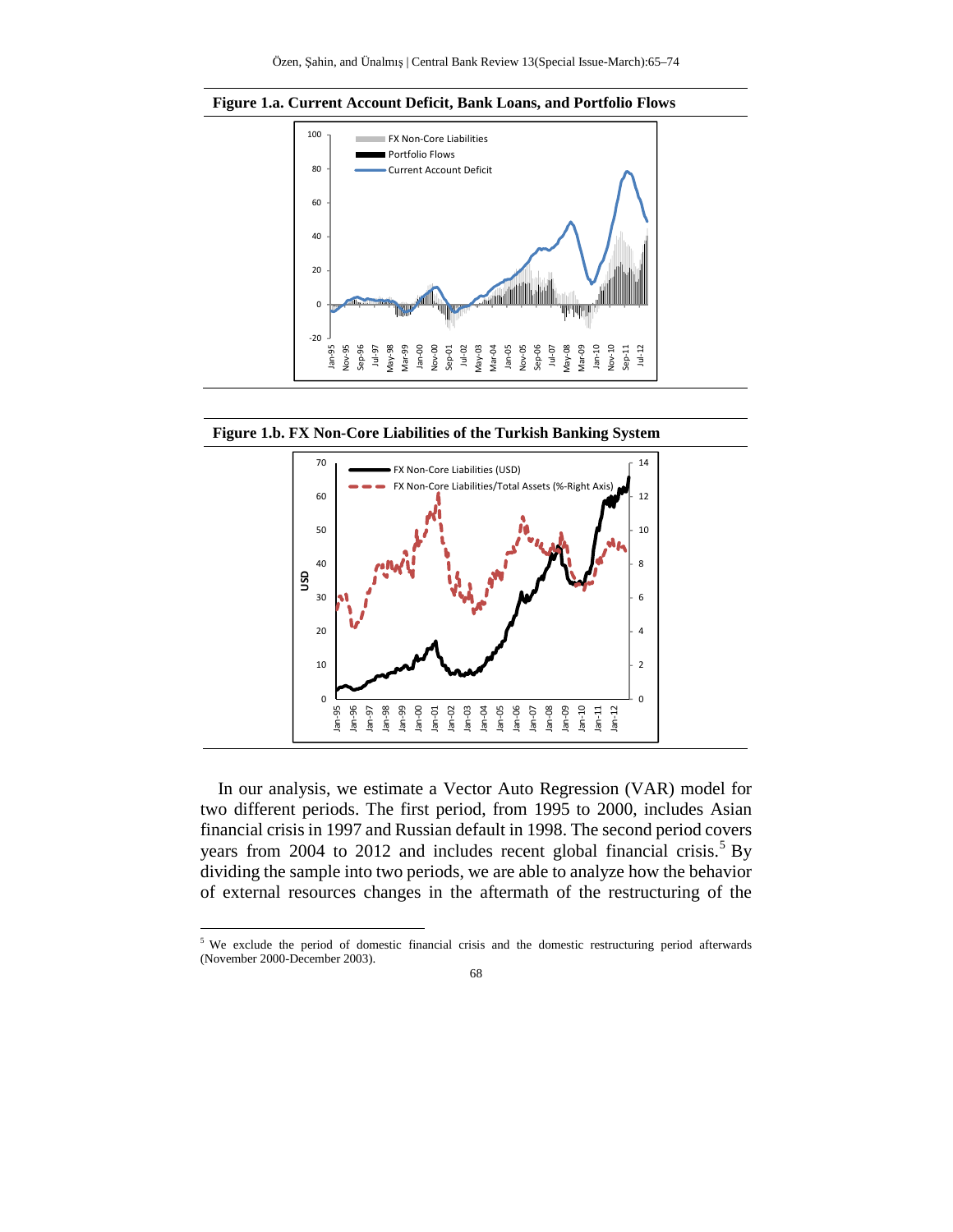Turkish economy after the 2001 financial crisis. In our estimations, we use a block-exogenous VAR so that foreign variables affect the domestic variables contemporaneously but domestic variables do not affect foreign ones both contemporaneously and in a lagged structure.

Our results suggest that behavior of the FX non-core liabilities of the banking system has changed in the last decade. While FX non-core liabilities of banks do not give a significant response to external financial stress during 1990s, it becomes very sensitive to external financial stress in 2000s. We observe immediate portfolio outflows in both periods after an external financial stress. However, its magnitude is higher in the second period. In other words, financial channel of the transmission of external financial shocks has been more powerful in the last decade. In addition, elasticity of FX non-core liabilities to domestic economic activity has increased in last decade. From the financial stability point of view these developments are important and accumulation of excessive FX non-core liabilities could potentially increase the severity of the shocks to external financial stress in Turkey and hence it should be monitored closely.

The paper is organized as follows. In Section 2, we report data descriptions and sources, and then we explain the VAR methodology and results. In Section 3, we discuss some policy implications of our results. Section four concludes.

# **2. Data and Empirical Results**

## **2.1. Data**

The data covers monthly observation for the period of January 1995 – August 2012. However, we divide our sample into two parts due to significant structural change in the Turkish economy after the 2001 crisis. We consider the 2000m11-2003m12 period as the crisis and normalization period, hence, omitted from the sample. We use monthly data because first, variables, except for VIX, have a monthly frequency and second, frequency of less than one month may cause the loss of the short-term information in the data. We chose VIX as a proxy for financial stress in the global economy and data are collected from Bloomberg. FX non-core liabilities comprise only the credits obtained from foreign banks and other foreign institutions. Portfolio inflows are measured as non-resident's holdings of securities (government bonds and equities) that is net of exchange rate effect and price changes. FX non-core liabilities of the banks and portfolio flows are denominated in US dollar and collected from the CBRT's web page. We use monthly percentage change of variables in estimations. In addition, impulse dummies are used to handle the jumps in the variables during stress times.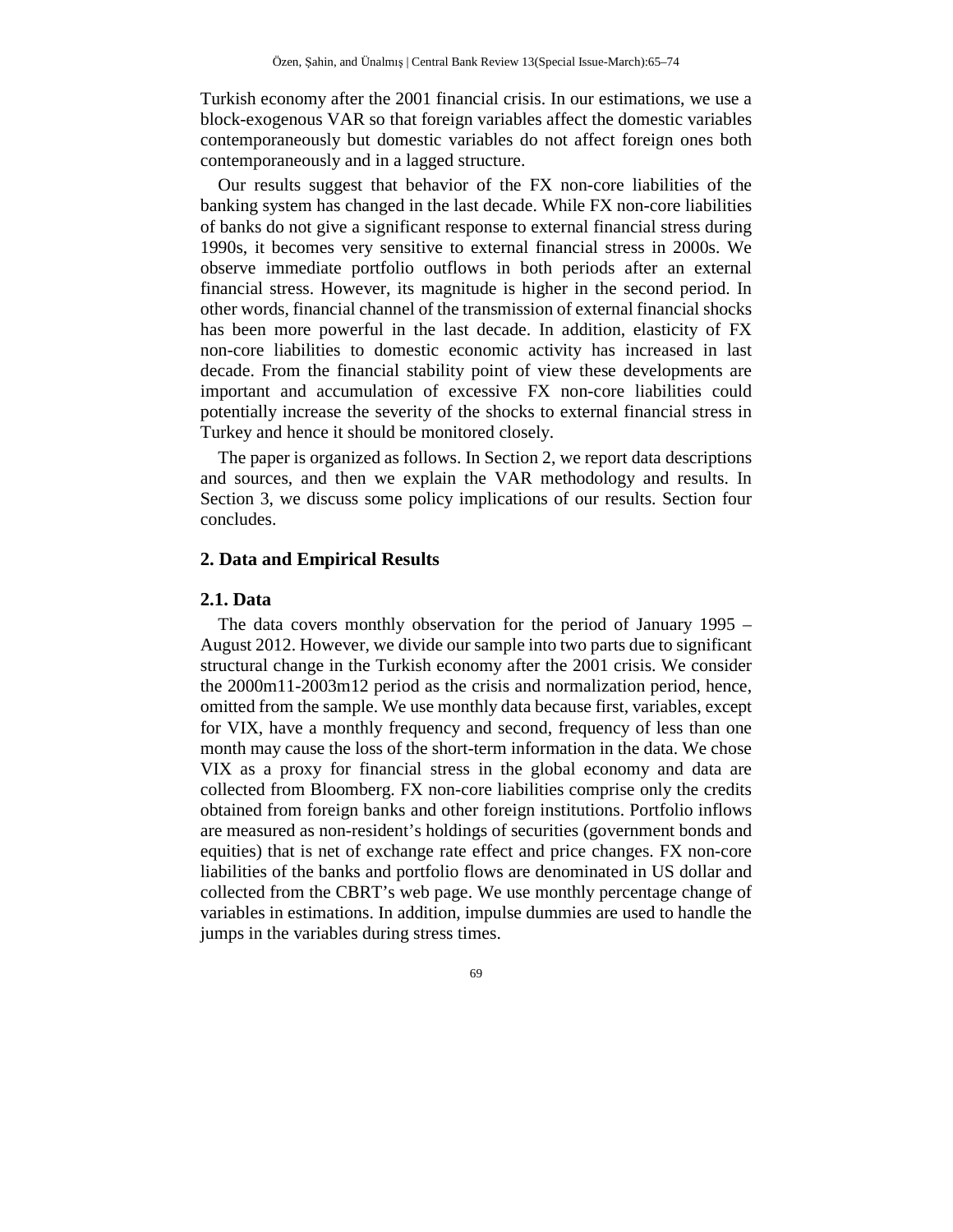### **2.2. VAR Analysis**

### **2.2.1. Identification Strategy**

Considering Turkey is a small open economy, we identify the VAR model so that foreign shocks affect the domestic variables but domestic shocks do not affect foreign ones both contemporaneously and in a lagged structure. Following Cushman and Zha (1997) we impose block exogeneity in the following VAR model:

$$
\sum_{k=0}^{p} \begin{bmatrix} A_{11}(k) & 0 \ A_{21}(k) & A_{22}(k) \end{bmatrix} \begin{bmatrix} Z_{k-1} \ X_{k-1} \end{bmatrix} = \begin{bmatrix} \varepsilon_{1,t} \\ \varepsilon_{2,t} \end{bmatrix}
$$

where  $A_{i,j}(k)$ , i,j=1,2 is coefficient matrix,  $[Z_t \ X_t]$  is observation vector and  $\varepsilon_t = [\varepsilon_{1,t} \varepsilon_{2,t}]'$  represents the structural disturbances vector. We assume that coefficient matrix for k=0 is non-singular and  $\varepsilon_t$  is uncorrelated with lagged coefficients for  $k>0$ , and satisfies the following conditions:

$$
E\left[\left.\varepsilon_{t}\varepsilon_{t}\,\right|\,\left.\mathbf{y}_{t-k}\right.\mathbf{k}>0\right]=I\;\text{and}\;E\left[\left.\varepsilon_{t}\,\right|\,\mathbf{y}_{t-k}\right.\mathbf{k}>0\right]=0
$$

We impose block exogeneity by assuming  $A_{1,2}(k) = 0$ . This assumption ensures that  $Z_{t-1}$  is exogenous to  $X_{t-1}$  simultaneously and in lagged structure.

In our VAR model, matrix  $Z_t$  consists of VIX and  $X_t$  consists of FX non-core liabilities of the Turkish banking system and portfolio flows. Due to our small open economy assumption while VIX affects both FX non-core liabilities of the banking system and portfolio flows contemporaneously and with lags, domestic variables should not have any effect on the VIX. Therefore, we impose the necessary restrictions in a structural VAR to ensure this relationship.

All information criteria suggest one lag. However, one lag does not remove autocorrelation in errors. Therefore, we selected the lag-length as 2 for both periods. Generalized least squares method is used in the estimation process.

#### **2.3. Impulse-Response Analysis**

We report the effects of an increase in VIX in Figure 2 for the 1995m1 to 2000m10 period. The solid line shows the average responses and dotted lines show the 95 per cent confidence bands. Confidence bands are computed by doing 10000 bootstrap replications, which is much more convenient and reliable for the small sample data (Lutkepohl, 2004).

Our results show that an increase in VIX causes an immediate portfolio outflow and outflow continues in the consecutive month. After an increase in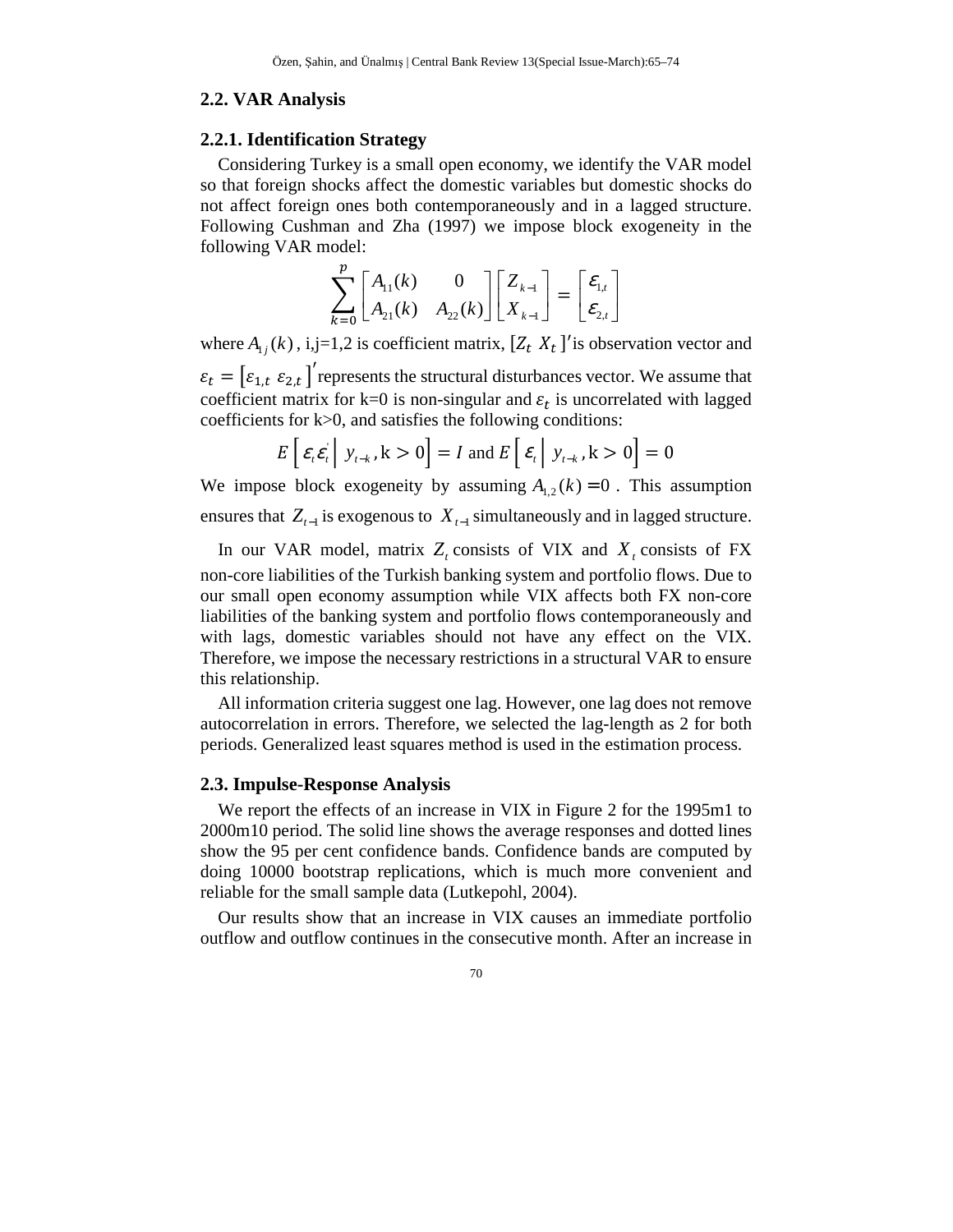VIX, FX non-core liabilities of the banking system do not show a statistically significant response in this period.

Figure 3 shows the responses of variables for the period of 2004m1 to 2012m8. Portfolio investments decline again in response to a rise in VIX, but the magnitude is much higher than the previous case. In contrast with the first case FX non-core liabilities of the banking system decline significantly in the consecutive month of the shock and this effect continues in the next month.

**Figure 2. Dynamic Responses to a Positive VIX Shock for the Period 1995M1-2000M10** 



71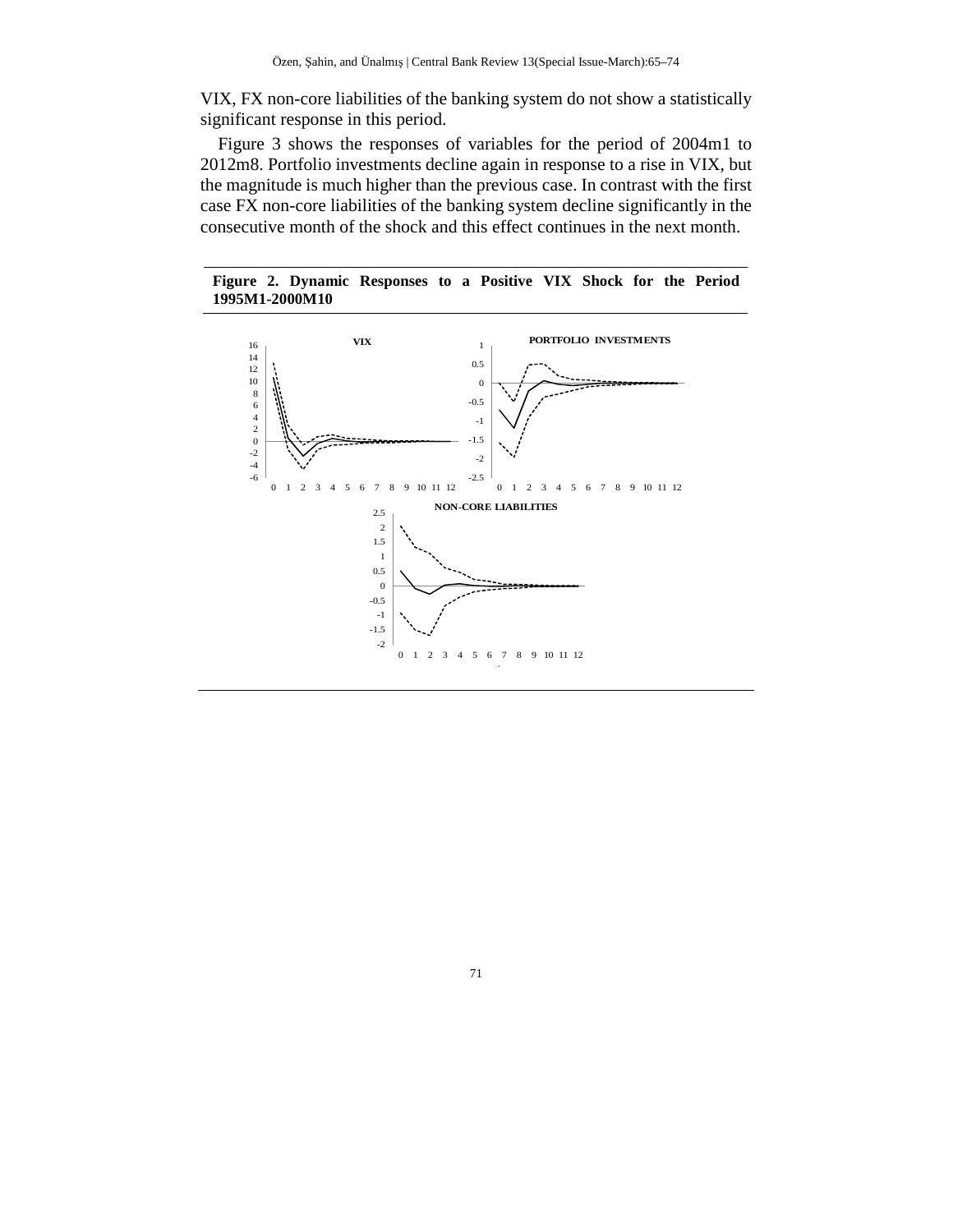



# **3. Interaction between FX Non-core Liabilities and Economic Activity: Some Policy Implications for Financial Stability**

As VAR results in previous section show, sensitivity of the FX non-core liabilities of the Turkish banking system to a financial stress abroad has increased in the last decade. These results could be one of the consequences of the structural change in the Turkish economy after the 2001 financial crisis. Before 2001, there was an implicit foreign exchange rate peg guarantee of the government.<sup>6</sup> This eliminates the currency risk in foreign borrowing of the domestic banks, hence kept their appetite for the foreign currency loans alive as long as they have access to the international capital markets. In addition, as Bildirici and Ersin (2005) documented, the effect of fiscal dominance on the Turkish economy has increased starting from 1980. This effect has reached its peak during the 2001 financial crisis. Yörükoğlu and Kılınç (2012) indicate that budget deficits are mainly financed by the domestic banking sector in this period. Therefore, even during a financial stress abroad, demand of the banking sector for foreign loans has not declined. However, in the second period, fiscal dominance has disappeared and Turkish banks have been operating in a very competitive environment in which banks' demand for foreign loans have been sensitive to the domestic economic activity.<sup>7</sup>

j

 $6$  Dooley (1997) shows that implicit FX rate guarantee boosts the borrowing in FX terms.

<sup>&</sup>lt;sup>7</sup> For a detailed analysis of the Turkish banking sector, see Aydin and Igan (2010). Guo and Stepanyan (2011) study the determinants of bank lending in emerging economies before and after the global financial crisis.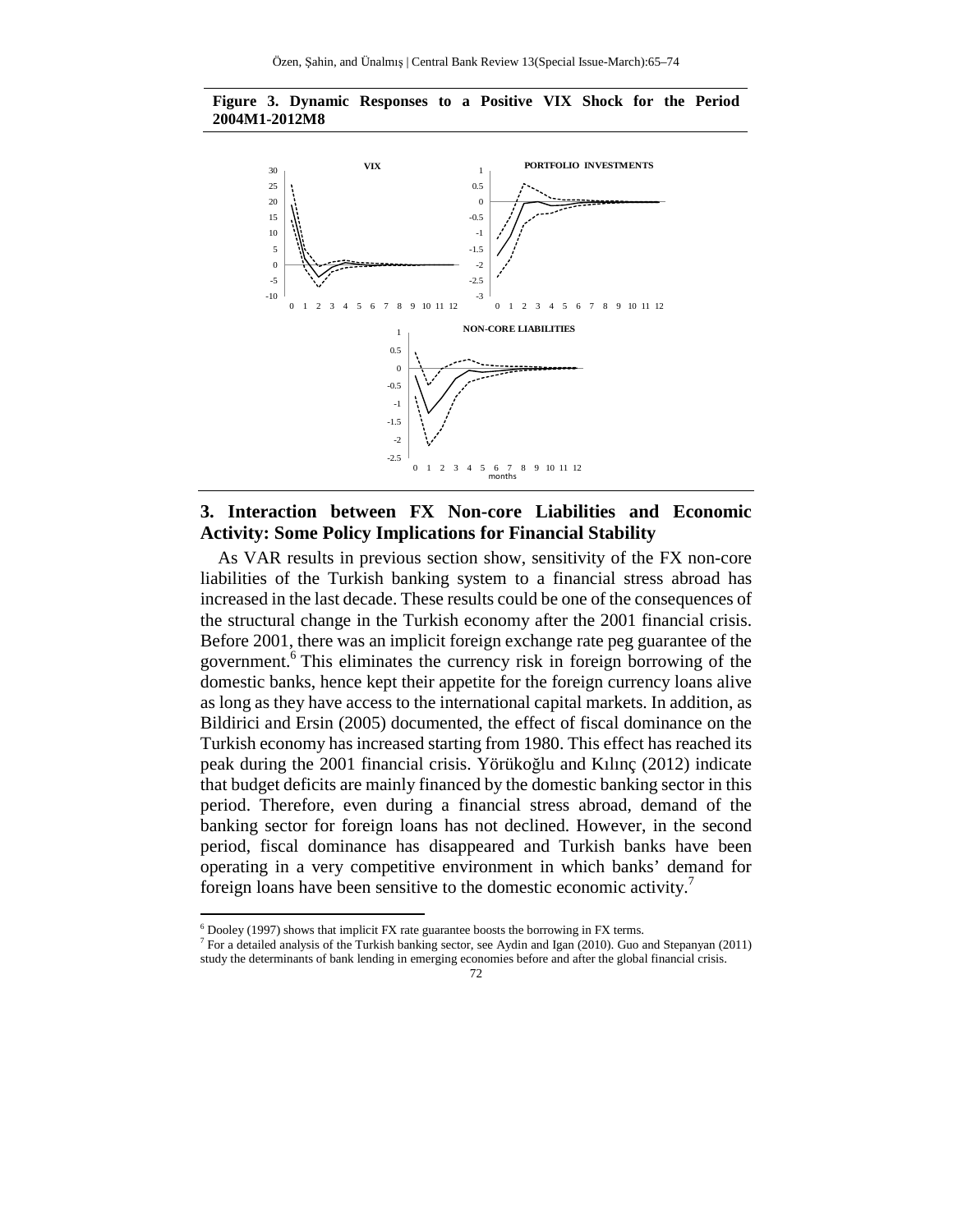In order to test our view we estimate Equation 1 following Hahm et al. (2012):

$$
\ln(NC_t) = \beta_0 + \beta_1 \ln(GDP_t) + \xi_t \tag{1}
$$

where,  $NC_t$  is the FX non-core liabilities and  $GDP_t$  denotes gross domestic product.  $\beta_1$  indicates the elasticity of the FX non-core liabilities to current and lagged GDP in respective regression analysis. The results (Table 1) show that GDP and FX non-core liabilities present a cyclical movement as the elasticity of FX non-core liabilities with respect to GDP is greater than 1.

| <b>Table 1. FX Non-core Liabilities</b> |                                                                    |             |
|-----------------------------------------|--------------------------------------------------------------------|-------------|
|                                         | $Ln(NC_1)$                                                         |             |
|                                         | 1995-2000                                                          | 2004-2012   |
| Constant                                | $-7.69***$                                                         | $-19.03***$ |
|                                         | $(-21.96)$                                                         | $(-17.47)$  |
| Ln(GDP)                                 | $1.25***$                                                          | $1.60***$   |
|                                         | (60.80)                                                            | (33.83)     |
| $R^2$                                   | 0.98                                                               | 0.92        |
|                                         | Notes: *t-stats in parenthesis; *** denotes 1% significance level. |             |

This result has implications for domestic financial stability because FX non-core liabilities of the banking system have been more sensitive to external financial shocks. Therefore, even if domestic policy makers pursue sound macroeconomic policies, external financial shocks could lead to a sudden deterioration in domestic financial stability. Our findings provide evidence in favor of the macroprudential policy measures of the CBRT that aims to balance the risks faced by the Turkish economy.

## **4. Conclusion**

In this paper, we analyze the behavior of external financing sources of Turkey against an external financial stress in two different periods. Our results show that after an increase in external financial stress, portfolio flows decline in both periods. The more striking result is the rising sensitivity of the FX non-core liabilities of the Turkish banking system to external financial stresses in the last decade. We also find that elasticity of FX non-core liabilities to domestic economic activity has increased. These results indicate that from the financial stability point of view, accumulation of FX non-core liabilities could potentially amplify the severity of the external financial stress shocks in Turkey and hence, should be monitored closely.